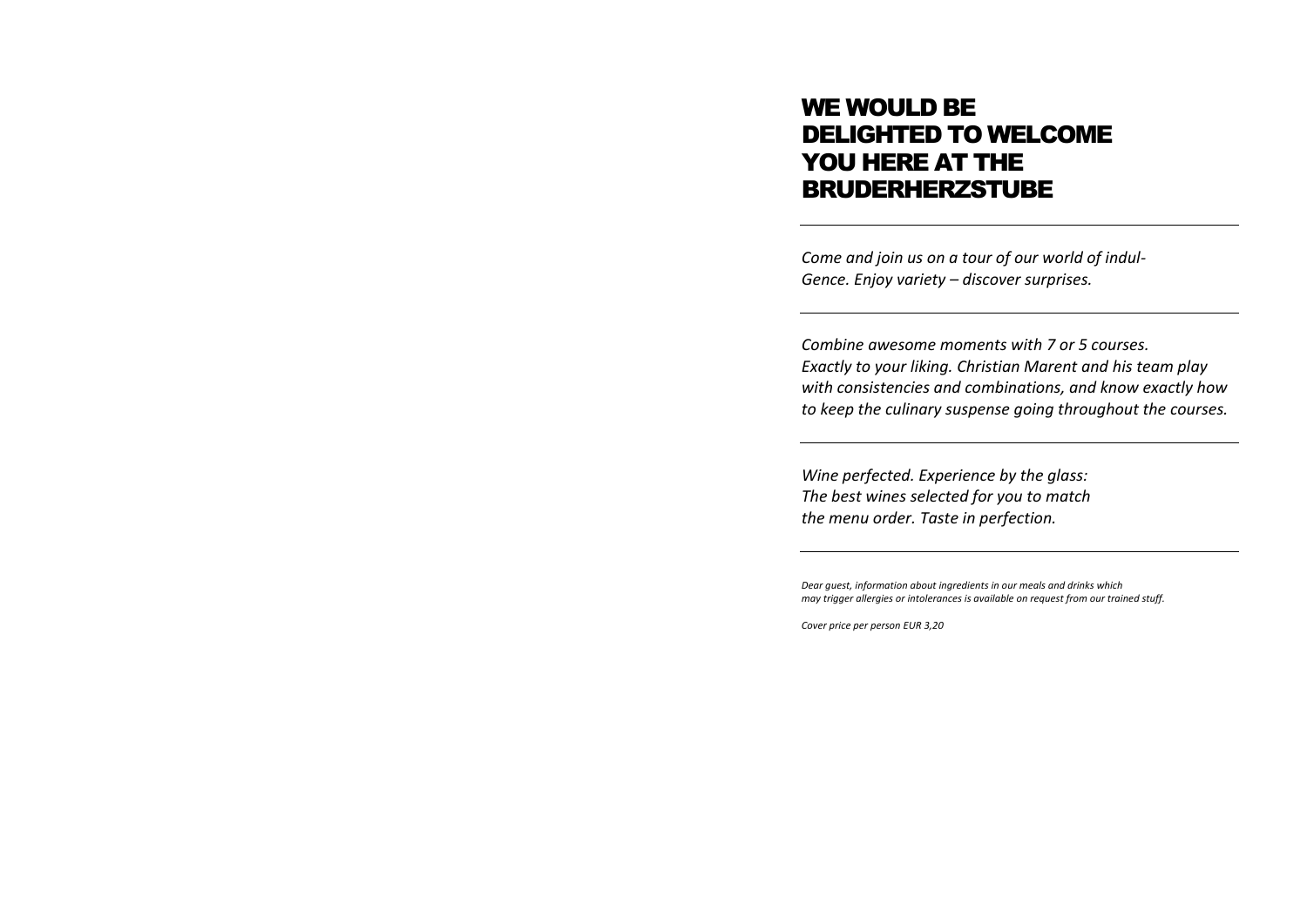### **WINE ACCOMPANIMENT**

Vinz old vines Scheurebe dry I Winery am Stein, DE Cava I Treasure Black Label, ES Saumur Blanc "Clos de l'Echelier I Roches Neuves, FR Terras Gauda Black Label I Bodegas Terras Gauda, ES Almdoi I D.O. Terra Alta, ES 517 Spelt-Wheat Specialty I Zillertalbier, AT Champagne I Perrier Jouet, FR

**7 COURSE MENU EUR 109 5 COURSE MENU EUR 79** 

#### **ALCOHOL FREE**

ESTRAG-O I Orange MOUNTAIN BREEZE I Verbena I Mint SMOKED NEGRA I Negra I Tea **SAGE MOJITO I Sage I Tonic** YUZU SOUR I Yuzu I Ginger **GT Virgin I Tonic** KOMBUCHA I Kombucha

**7 COURSE MENU EUR 56 5 COURSE MENU EUR 38**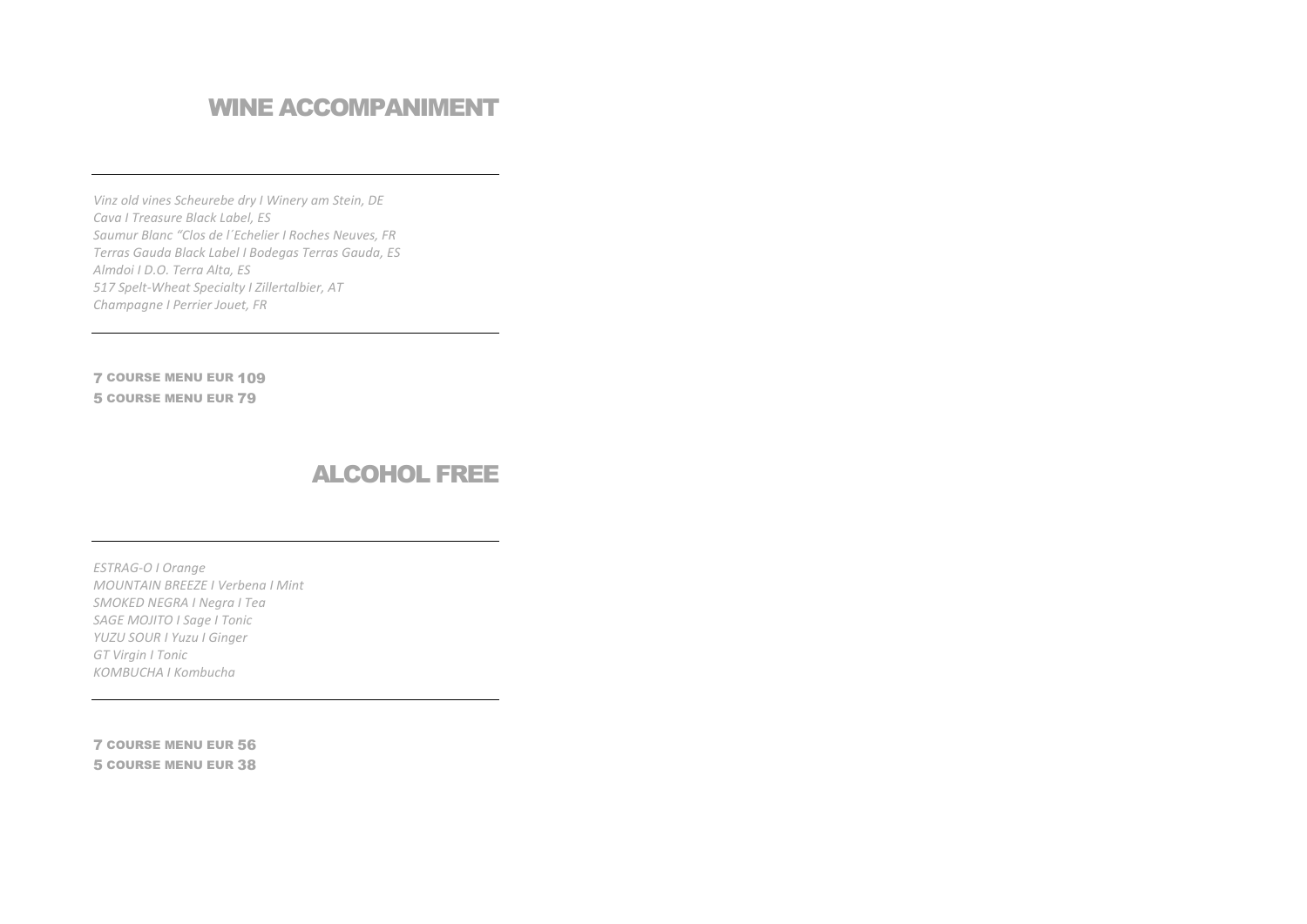#### BRUDERHERZ MENU

| wer   tarragon   maracuja |
|---------------------------|
| oil'                      |
| esan                      |
|                           |
| oki mushroom              |
| la sarda   leek           |
|                           |



*Our menu can be enjoyed in 7 or 5 courses.*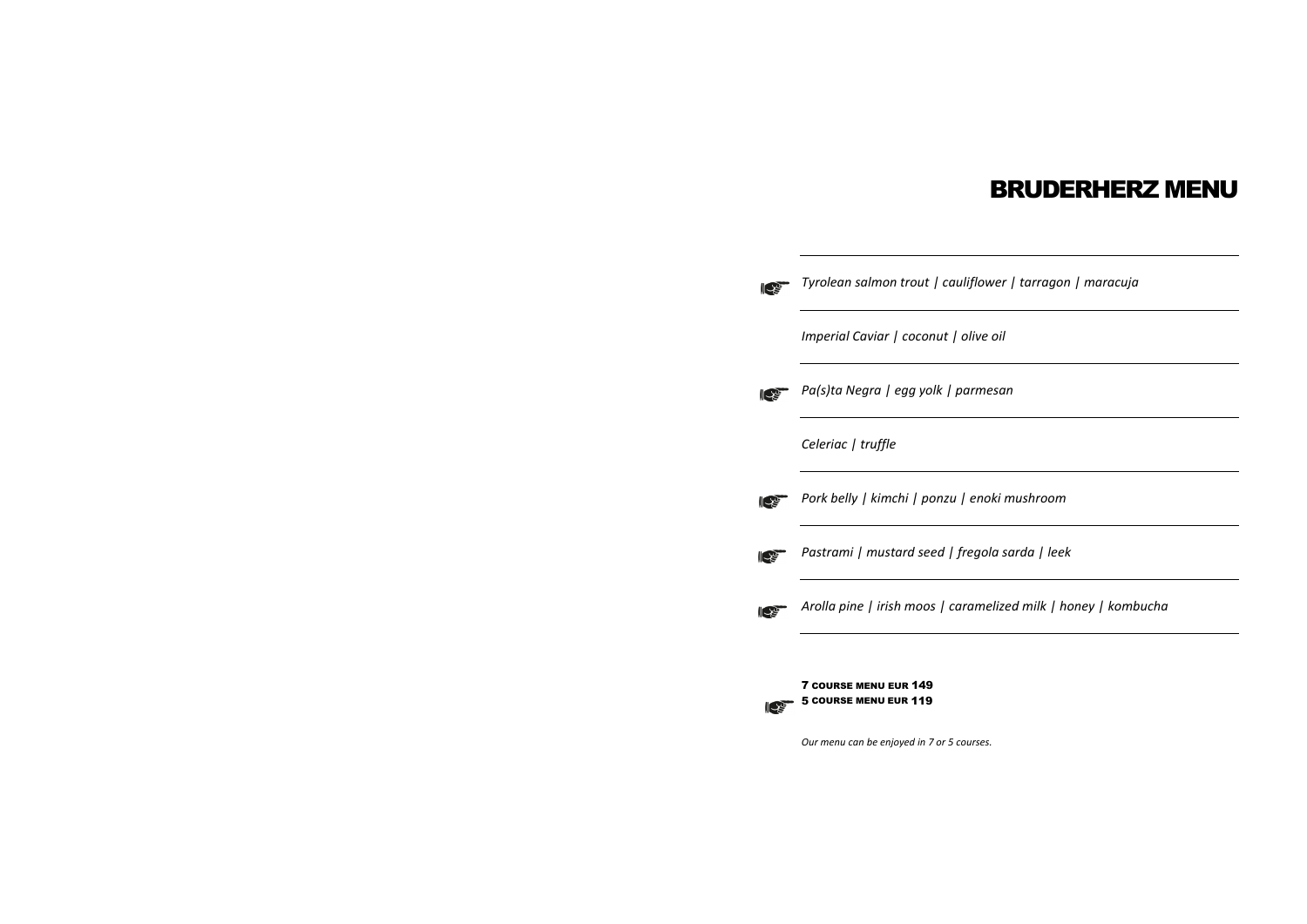# **WINE ACCOMPANIMENT**

Graacher Himmelreich Riesling Kabinett I Joh. Jos. Prüm, DE Vermentino I Monteverro, IT Ossian I Ossian Vides y Vinos, ES Macon-Verze I Domaine Leflaive, FR Champagne I Perrier Jouet, FR

**5 COURSE MENU EUR 79** 

#### **ALCOHOL FREE**

PARSLEY SMASH I Parsley I Lime CELERY SPRITZ I Celery I Soda SMOKED SOUR I kohlrabi I olive **MARIECHEN I beetroot I tomato KOMBUCHA I Kombucha** 

**5 COURSE MENU EUR 38**